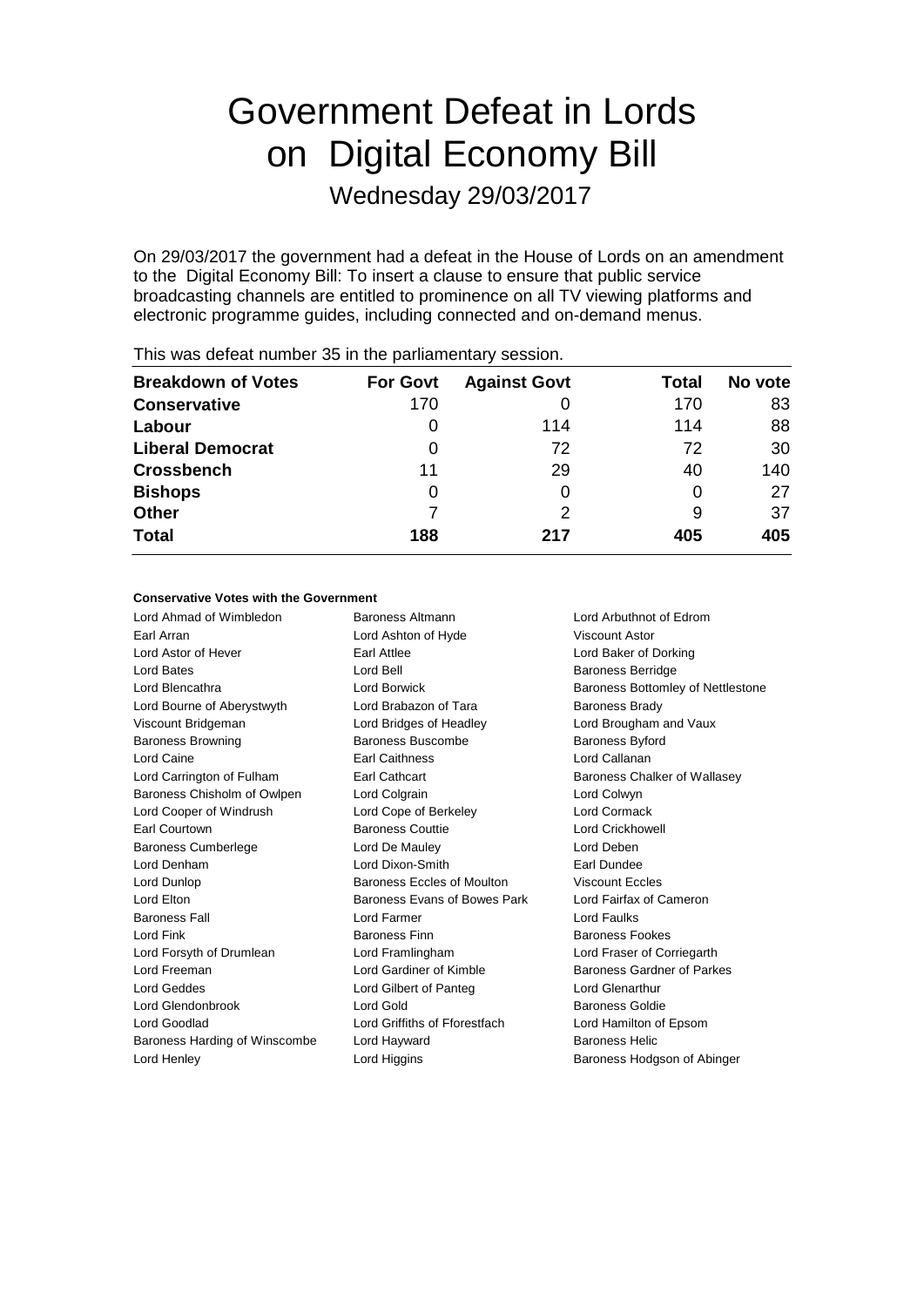Lord Horam Lord Howard of Lympne Earl Howe Lord Hunt of Wirral Lord James of Blackheath Baroness Jenkin of Kennington Lord Jopling Lord King of Bridgwater Lord Kirkham Lord Kirkhope of Harrogate Lord Lang of Monkton Lord Lansley Lord Leigh of Hurley Earl Lindsay Lord Lingfield Earl Liverpool **Lord Livingston of Parkhead** Marquess of Lothian Lord Lupton Lord MacGregor of Pulham Market Lord MacLaurin of Knebworth Lord Magan of Castletown Baroness Manzoor Lord Marlesford Lord McColl of Dulwich **Baroness McGregor-Smith** Baroness McIntosh of Pickering Baroness Mobarik Duke of Montrose Baroness Morris of Bolton Lord Moynihan **Ack Except Lord Nash Baroness Neville-Jones** Lord Nash Baroness Neville-Jones Baroness Noakes Lord Northbrook Lord Norton of Louth Lord O'Shaughnessy **Baroness O'Cathain** Baroness Oppenheim-Barnes Lord Patten **Baroness Pidding Lord Polak** Lord Polak Lord Porter of Spalding **Lord Prior of Brampton** Baroness Rawlings Baroness Redfern Viscount Ridley Lord Robathan Lord Rose of Monewden Lord Ryder of Wensum Lord Sassoon Baroness Scott of Bybrook Baroness Seccombe Earl Selborne Lord Selkirk of Douglas **Lord Selsdon** Baroness Shackleton of Belgravia Baroness Shephard of Northwold Lord Sherbourne of Didsbury Lord Shinkwin Earl Shrewsbury Lord Skelmersdale Lord Spicer Lord Sterling of Plaistow **Baroness Stroud** Baroness Sugg Lord Suri Lord Taylor of Holbeach Lord Tebbit Lord Trefgarne Viscount Trenchard Lord Trimble Viscount Ullswater Baroness Vere of Norbiton Baroness Verma Lord Wakeham Lord Waldegrave of North Hill Lord Wasserman Lord Wei **Baroness Wheatcroft** Lord Whitby Lord Whitby Baroness Wilcox Lord Willetts Baroness Williams of Trafford Lord Young of Cookham Viscount Younger of Leckie

Lord Hodgson of Astley Abbotts Lord Holmes of Richmond Earl Home

Baroness Neville-Rolfe **Baroness Newlove** Baroness Newlove **Baroness Nicholson of Winterbourne** 

### **Labour Votes with the Government**

**Conservative Votes against the Government**

## **Labour Votes against the Government**<br>Lord Anderson of Swansea B

Baroness Bakewell Lord Bassam of Brighton Lord Beecham Baroness Blackstone Lord Blunkett Lord Brennan Lord Brooke of Alverthorpe Lord Brookman Lord Campbell-Savours Lord Cashman Lord Clark of Windermere Lord Collins of Highbury Baroness Corston **Baroness Crawley Community** Lord Cunningham of Felling Lord Davies of Oldham Baroness Donaghy Baroness Donaghy Baroness Drake Lord Dubs Lord Elder Baroness Farrington of Ribbleton Lord Faulkner of Worcester Lord Foster of Bishop Auckland Baroness Gale **Lord Giddens** Lord Giddens **Lord Gigaman** Baroness Golding **Baroness Goudie** Baroness Goudie **Baroness Gould of Potternewton** Lord Grantchester **Lord Grocott** Lord Grocott Lord Hain Viscount Hanworth Lord Harris of Haringey Lord Harrison Lord Haskel **Lord Haworth Baroness Hayter of Kentish Town** Baroness Healy of Primrose Hill Baroness Henig Lord Hollick Baroness Hollis of Heigham Lord Howarth of Newport Baroness Howells of St Davids Lord Hughes of Woodside Lord Hunt of Kings Heath Lord Hunt of Chesterton Lord Irvine of Lairg **Baroness Jones of Whitchurch** Lord Judd

- Baroness Armstrong of Hill Top Lord Bach Baroness Kennedy of The Shaws Lord Kennedy of Southwark Lord Kinnock
	-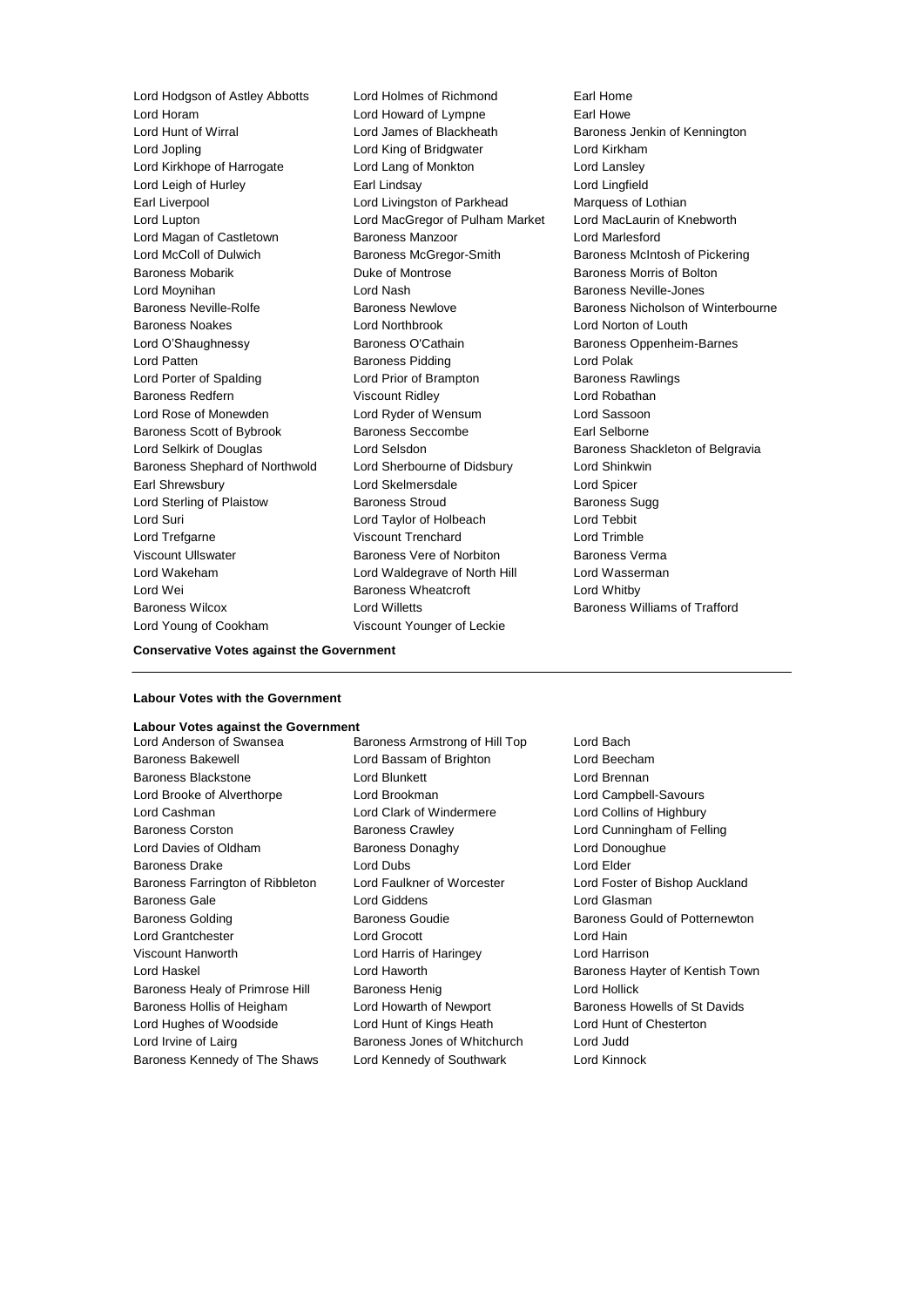Baroness Kinnock of Holyhead Lord Kirkhill Baroness Lawrence of Clarendon Lord Lea of Crondall **Lord Lennie** Lord Lennie **Baroness Liddell of Coatdyke**<br>
Lord Liddle Lord Lipsev **Baroness Lister of Burtersett** Lord Liddle Lord Lipsey Lord Lipsey Cord Lipsey Baroness Lister of Burtersett<br>
Lord Livermore Lord Macdonald of Tradeston Baroness Mallalieu Lord Livermore Lord Macdonald of Tradeston<br>
Lord Maxton Lord McAvov Baroness McIntosh of Hudnall Lord McKenzie of Luton Lord Mendelsohn Lord Monks **Lord Moonie Lord Moonie Baroness Morgan of Huyton** Lord Morris of Aberavon Baroness Morris of Yardley Lord Morris of Handsworth Lord O'Neill of Clackmannan Lord Pendry Lord Ponsonby of Shulbrede Lord Prescott **Baroness Primarolo** Baroness Prosser Lord Puttnam **Baroness Ramsay of Cartvale** Baroness Rebuck Lord Reid of Cardowan Lord Robertson of Port Ellen Lord Rooker Lord Rosser **Lord Rowlands Lord Rowlands Baroness Royall of Blaisdon** Viscount Simon Baroness Smith of Basildon Lord Snape Baroness Taylor of Bolton **Baroness Thornton** Lord Tomlinson Lord Touhig **Lord Tunnicliffe Baroness Warwick of Undercliffe Baroness Warwick of Undercliffe** Lord West of Spithead Baroness Wheeler Lord Whitty Lord Winston Lord Wood of Anfield Baroness Young of Old Scone

- Lord McAvoy **Baroness McDonagh**
- Lord Stevenson of Balmacara Lord Stone of Blackheath Baroness Symons of Vernham Dean

#### **Liberal Democrat Votes with the Government**

| Liberal Democrat Votes against the Government |                                  |                                               |  |  |  |  |
|-----------------------------------------------|----------------------------------|-----------------------------------------------|--|--|--|--|
| Lord Addington                                | Lord Alderdice                   | Baroness Bakewell of Hardington<br>Mandeville |  |  |  |  |
| <b>Baroness Barker</b>                        | Lord Beith                       | Baroness Benjamin                             |  |  |  |  |
| Baroness Bonham-Carter of Yarnbury            | Baroness Bowles of Berkhamsted   | Lord Bradshaw                                 |  |  |  |  |
| <b>Baroness Brinton</b>                       | Lord Bruce of Bennachie          | Lord Burnett                                  |  |  |  |  |
| Baroness Burt of Solihull                     | Lord Campbell of Pittenweem      | Lord Clement-Jones                            |  |  |  |  |
| <b>Lord Cotter</b>                            | <b>Lord Dholakia</b>             | Baroness Falkner of Margravine                |  |  |  |  |
| Baroness Featherstone                         | Lord Fox                         | Baroness Garden of Frognal                    |  |  |  |  |
| Lord German                                   | Earl Glasgow                     | Lord Goddard of Stockport                     |  |  |  |  |
| <b>Baroness Grender</b>                       | Baroness Hamwee                  | Baroness Harris of Richmond                   |  |  |  |  |
| <b>Baroness Humphreys</b>                     | Lord Hussain                     | Baroness Janke                                |  |  |  |  |
| Lord Kirkwood of Kirkhope                     | <b>Baroness Kramer</b>           | <b>Baroness Ludford</b>                       |  |  |  |  |
| Lord McNally                                  | Lord Newby                       | <b>Baroness Northover</b>                     |  |  |  |  |
| Earl Oxford and Asquith                       | <b>Lord Paddick</b>              | <b>Baroness Pinnock</b>                       |  |  |  |  |
| Lord Purvis of Tweed                          | <b>Baroness Randerson</b>        | Lord Razzall                                  |  |  |  |  |
| Lord Redesdale                                | Lord Rennard                     | Lord Roberts of Llandudno                     |  |  |  |  |
| Lord Rodgers of Quarry Bank                   | Baroness Scott of Needham Market | Lord Scriven                                  |  |  |  |  |
| Lord Sharkey                                  | Lord Shipley                     | Lord Shutt of Greetland                       |  |  |  |  |
| Baroness Smith of Newnham                     | Lord Stephen                     | Lord Stoneham of Droxford                     |  |  |  |  |
| Lord Storey                                   | Lord Strasburger                 | Lord Stunell                                  |  |  |  |  |
| <b>Baroness Suttie</b>                        | Lord Taverne                     | Lord Taylor of Goss Moor                      |  |  |  |  |
| Lord Teverson                                 | Lord Thomas of Gresford          | Baroness Thomas of Winchester                 |  |  |  |  |
| <b>Baroness Thornhill</b>                     | <b>Viscount Thurso</b>           | Lord Tope                                     |  |  |  |  |
| Lord Tyler                                    | Baroness Tyler of Enfield        | Lord Wallace of Saltaire                      |  |  |  |  |
| <b>Baroness Walmsley</b>                      | Lord Willis of Knaresborough     | Lord Wrigglesworth                            |  |  |  |  |

#### **Crossbench Votes with the Government**

Lord Dear **Lord Eames** Lord Eames **Lord Creenway** Lord Hope of Craighead Lord Patel Lord Powell of Bayswater Lord Skidelsky Lord Stirrup

Lord Armstrong of Ilminster **Lord Curry of Kirkharle Lord Dannatt**